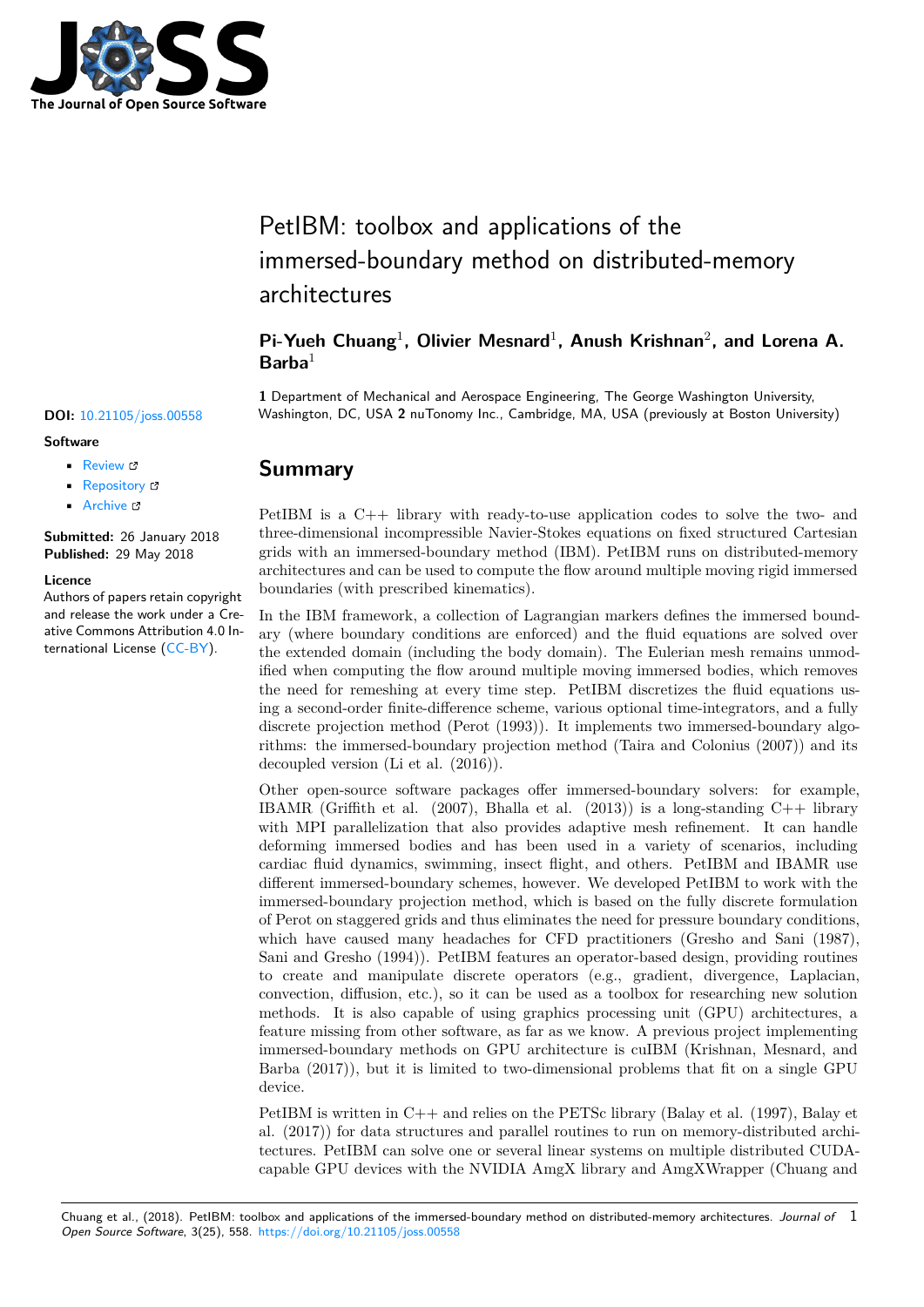

Barba (2017)). The software package includes extended documentation as well as many examples to guide users.

PetIBM has already been used to generate results published in Mesnard and Barba (2017), a full replication of a study on the aerodynamics of a gliding snake species (Krishnan et al. (2014)). PetIBM is currently used to compute the three-dimensional flow of a glidingsnake model on the cloud platform Microsoft Azure.

### **Appendix: mathematical formulation**

PetIBM solves the Navier-Stokes equations on an extended discretization grid that includes the interior of the immersed boundary. To model the presence of the boundary, a forcing term is added to the momentum equation and an additional equation for the noslip condition completes the system. Variants of the immersed-boundary method (IBM) depend on how one models the forcing. In PetIBM, we use regularized-delta functions to transfer data between the Eulerian grid and the Lagrangian boundary points. The system of equations is:

$$
\begin{cases} \frac{\partial \mathbf{u}}{\partial t} + \mathbf{u} \cdot \nabla \mathbf{u} = -\nabla p + \frac{1}{Re} \nabla^2 \mathbf{u} + \int_s \mathbf{f}(\xi(s, t)) \, \delta(\xi - \mathbf{x}) ds \\ \nabla \cdot \mathbf{u} = 0 \\ \mathbf{u}(\xi(s, t)) = \int_{\mathbf{x}} \mathbf{u}(\mathbf{x}) \delta(\mathbf{x} - \xi) \, d\mathbf{x} \end{cases} \tag{1}
$$

where **u** is the velocity field, *p* is the fluid pressure, and *Re* is the Reynolds number.

Currently, PetIBM provides two application codes implementing different versions of the IBM: (1) an immersed-boundary projection method (IBPM) based on the work of Taira and Colonius (2007) and (2) a decoupled version of the IBPM proposed by Li et al. (2016). Those two methods fit into the framework of the projection approach of Perot (1993). The equations are fully discretized (space and time) to form an algebraic system to be solved for the velocity  $u^{n+1}$ , the pressure field  $\phi$ , and the Lagrangian forces  $\tilde{f}$ . The discretized system is:

$$
\begin{bmatrix} A & G & H \\ D & 0 & 0 \\ E & 0 & 0 \end{bmatrix} \begin{pmatrix} u^{n+1} \\ \phi \\ \tilde{f} \end{pmatrix} = \begin{pmatrix} r^n \\ 0 \\ u_B^{n+1} \end{pmatrix} + \begin{pmatrix} bc_1 \\ bc_2 \\ 0 \end{pmatrix}
$$
 (2)

where *D*, *G*, and *A* are the divergence, gradient, and implicit operators, respectively. *E* and *H* are the interpolation and spreading operators, respectively, used to transfer the data between the Eulerian grid and the Lagrangian boundary points. On the righthand side,  $r^n$  gathers all the explicit terms and  $u_B^{n+1}$  is the known (prescribed) boundary velocity;  $bc_1$  and  $bc_2$  contain the boundary terms that arise from the discretization of momentum and continuity equations, respectively.

In the IBPM, we solve a modified Poisson system for the pressure field and Lagrangian forces, coupled together. This way, the divergence-free condition and no-slip constraint are simultaneously enforced on the velocity field at the end of the time step. The fully discretized system can be cast into the following:

$$
\begin{bmatrix} A & Q_2 \\ Q_1 & 0 \end{bmatrix} \begin{pmatrix} u^{n+1} \\ \lambda \end{pmatrix} = \begin{pmatrix} r_1 \\ r_2 \end{pmatrix}
$$
 (3)

with

$$
Q_1 \equiv \begin{bmatrix} D \\ E \end{bmatrix};\ Q_2 \equiv [G,H]\,;\ \lambda \equiv \begin{pmatrix} \phi \\ \tilde{f} \end{pmatrix};\ r_1 \equiv r^n + bc_1;\ r_2 \equiv \begin{pmatrix} bc_2 \\ u_B^{n+1} \end{pmatrix}
$$

Chuang et al., (2018). PetIBM: toolbox and applications of the immersed-boundary method on distributed-memory architectures. *Journal of Open Source Software*, 3(25), 558. https://doi.org/10.21105/joss.00558 2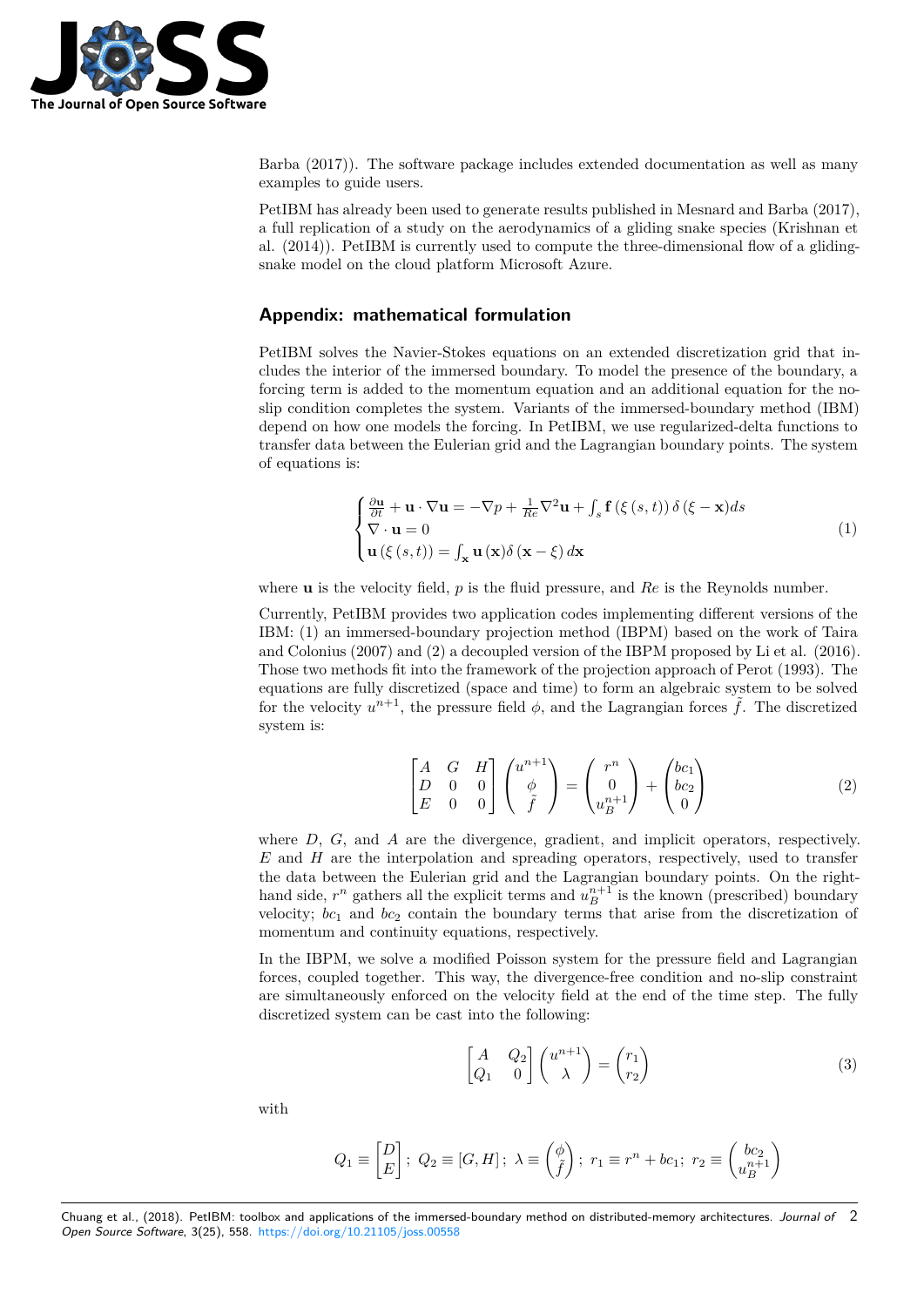

In practice, we never form the full system. Instead, we apply a block-LU decomposition as follows:

$$
\begin{bmatrix} A & 0 \ Q_1 & -Q_1 A^{-1} Q_2 \end{bmatrix} \begin{bmatrix} I & A^{-1} Q_2 \end{bmatrix} \begin{pmatrix} u^{n+1} \ \lambda \end{pmatrix} = \begin{bmatrix} A & 0 \ Q_1 & -Q_1 A^{-1} Q_2 \end{bmatrix} \begin{pmatrix} u^* \ \lambda \end{pmatrix} = \begin{pmatrix} r_1 \ r_2 \end{pmatrix} \tag{4}
$$

Thus, we retrieve the sequence of operations of the traditional projection method. We solve a system for an intermediate velocity field that is corrected, after solving a modified Poisson system for the variable  $\lambda$ , to enforce the divergence-free condition and the no-slip constraint at the location of the immersed boundary. The sequence is:

$$
Au^* = r_1 \tag{5}
$$

$$
Q_1 A^{-1} Q_2 \lambda = Q_1 u^* - r_2 \tag{6}
$$

$$
u^{n+1} = u^* - A^{-1}Q_1\lambda
$$
\n(7)

The IBPM implemented in PetIBM solves, at every time step, Equations (5) to (6). (Note: the inverse of the implicit operator  $A^{-1}$  is approximated by a finite Taylor series expansion.)

The IBPM requires solving, at each time step, an expensive modified Poisson system, *Q*1*A−*<sup>1</sup>*Q*2, whose non-zero structure changes when the location of the immersed boundary is moving. In the PetIBM implementation of the decoupled IBPM, we apply a second block-LU decomposition to decouple the pressure field from the Lagrangian forces and recover a classical Poisson system. The fully discretized algebraic system can be cast into:

$$
\begin{bmatrix} A & H & G \\ E & 0 & 0 \\ D & 0 & 0 \end{bmatrix} \begin{pmatrix} u^{n+1} \\ \tilde{f} \\ \phi \end{pmatrix} = \begin{pmatrix} r^n \\ u_B^{n+1} \\ 0 \end{pmatrix} + \begin{pmatrix} bc_1 \\ 0 \\ bc_2 \end{pmatrix}
$$
 (8)

The velocity  $u^{n+1}$  and the Lagrangian forces  $\tilde{f}$  are coupled together to form a new unknown  $\gamma^{n+1}$ , as follows:

$$
\begin{bmatrix} \bar{A} & \bar{G} \\ \bar{D} & 0 \end{bmatrix} \begin{pmatrix} \gamma^{n+1} \\ \phi \end{pmatrix} = \begin{pmatrix} \bar{r_1} \\ \bar{r_2} \end{pmatrix}
$$
\n(9)

where

$$
\bar{A} \equiv \begin{bmatrix} A & H \\ E & 0 \end{bmatrix}; \ \bar{G} \equiv \begin{bmatrix} G \\ 0 \end{bmatrix}; \ \bar{D} \equiv \begin{bmatrix} D & 0 \end{bmatrix}
$$

and

$$
\gamma^{n+1} \equiv \begin{pmatrix} u^{n+1} \\ \tilde{f} \end{pmatrix}; \ \bar{r_1} \equiv \begin{pmatrix} r_n + bc_1 \\ u_B^{n+1} \end{pmatrix}; \ \bar{r_2} \equiv bc_2
$$

Two successive block-LU decompositions are applied to decouple the Lagrangian forces  $\tilde{f}$ from  $\gamma^{n+1}$  and to decouple the velocity from the pressure field.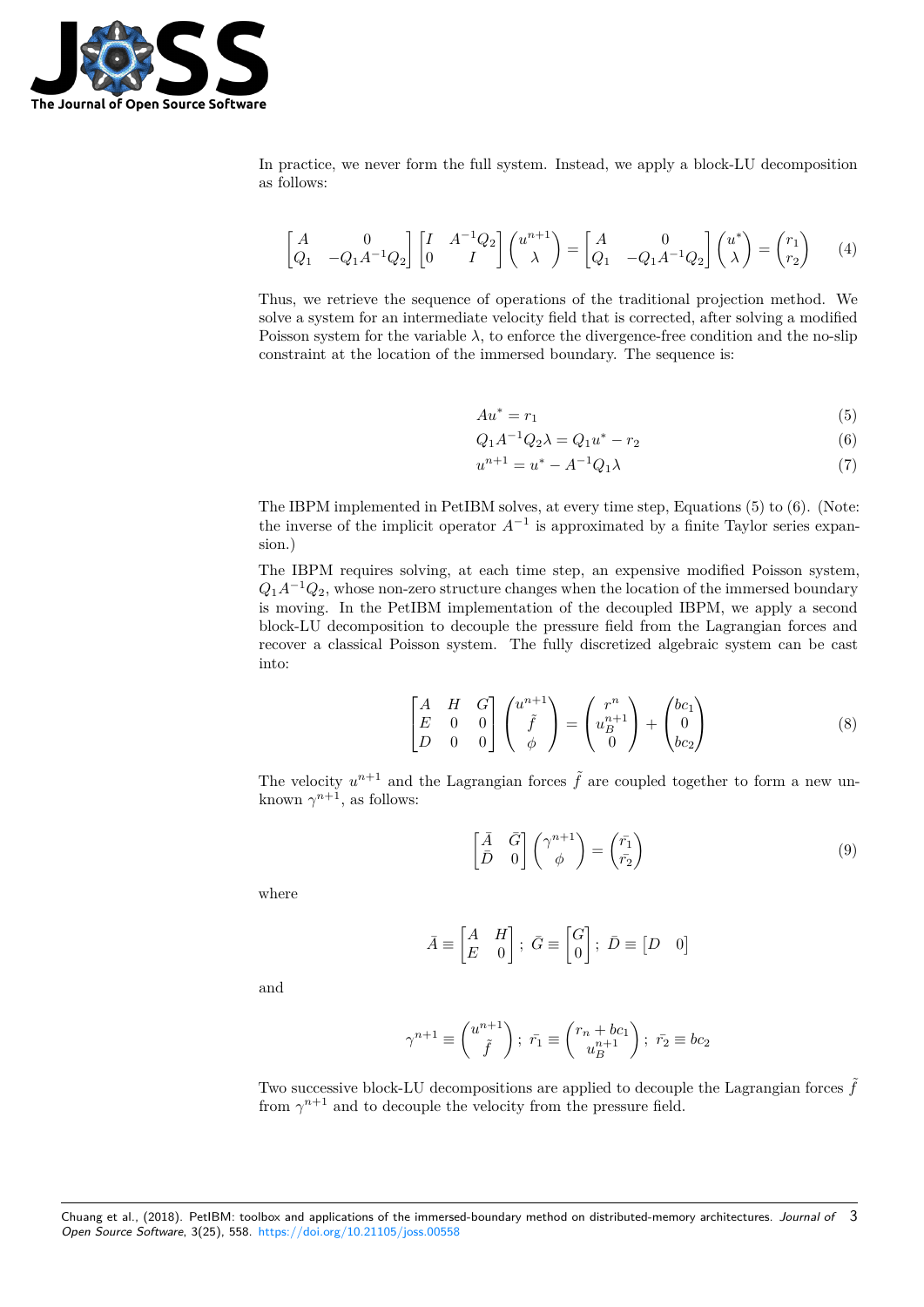

The first block-LU decomposition decouples the pressure field from the new unknown *γ <sup>n</sup>*+1:

$$
\begin{bmatrix} \bar{A} & 0\\ \bar{D} & -\bar{D}\bar{A}^{-1}\bar{G} \end{bmatrix} \begin{bmatrix} I & \bar{A}^{-1}\bar{G} \\ 0 & I \end{bmatrix} \begin{pmatrix} \gamma^{n+1} \\ \phi \end{pmatrix} = \begin{bmatrix} \bar{A} & 0\\ \bar{D} & -\bar{D}\bar{A}^{-1}\bar{G} \end{bmatrix} \begin{pmatrix} \gamma^* \\ \phi \end{pmatrix} = \begin{pmatrix} \bar{r_1} \\ \bar{r_2} \end{pmatrix} \tag{10}
$$

which leads to the following sequence of operations:

$$
\bar{A}\gamma^* = \bar{r_1} \tag{11}
$$

$$
\bar{D}\bar{A}^{-1}\bar{G}\phi = \bar{D}\gamma^* - \bar{r_2}
$$
\n(12)

$$
\gamma^{n+1} = \gamma^* - \bar{A}^{-1} \bar{G} \phi \tag{13}
$$

A second block-LU decomposition is applied to the first equation above:

$$
\begin{bmatrix} A & 0 \ E & -EA^{-1}H \end{bmatrix} \begin{bmatrix} I & A^{-1}H \ 0 & I \end{bmatrix} \begin{pmatrix} u^* \\ \tilde{f} \end{pmatrix} = \begin{bmatrix} A & 0 \\ E & -EA^{-1}H \end{bmatrix} \begin{pmatrix} u^{**} \\ \tilde{f} \end{pmatrix} = \begin{pmatrix} r^n + bc_1 \\ u_B^{n+1} \end{pmatrix}
$$
 (14)

and we end up with the following sequence:

$$
Au^{**} = r^n + bc_1 \tag{15}
$$

$$
EA^{-1}H\tilde{f} = Eu^{**} - u_B^{n+1}
$$
\n(16)

$$
u^* = u^{**} - A^{-1}H\tilde{f}
$$
\n(17)

The decoupled version of the IBPM implemented in PetIBM solves, at every time step, Equations  $(15)$  to  $(17)$  followed by Equations  $(12)$  and  $(13)$ .

### **References**

Balay, Satish, Shrirang Abhyankar, Mark F. Adams, Jed Brown, Peter Brune, Kris Buschelman, Lisandro Dalcin, et al. 2017. "PETSc Users Manual." ANL-95/11 - Revision 3.8. Argonne National Laboratory.

Balay, Satish, William D. Gropp, Lois Curfman McInnes, and Barry F. Smith. 1997. "Efficient Management of Parallelism in Object Oriented Numerical Software Libraries." In *Modern Software Tools in Scientific Computing*, edited by E. Arge, A. M. Bruaset, and H. P. Langtangen, 163–202. Birkhäuser Press.

Bhalla, Amneet Pal Singh, Rahul Bale, Boyce E Griffith, and Neelesh A Patankar. 2013. "A Unified Mathematical Framework and an Adaptive Numerical Method for Fluid– Structure Interaction with Rigid, Deforming, and Elastic Bodies." *Journal of Computational Physics* 250. Elsevier:446–76. https://doi.org/10.1016/j.jcp.2013.04.033.

Chuang, Pi-Yueh, and Lorena A. Barba. 2017. "AmgXWrapper: An Interface Between PETSc and the NVIDIA AmgX Library." *The Journal of Open Source Software* 2 (16). The Open Journal:280. https://doi.org/10.21105/joss.00280.

Gresho, Philip M, and Robert L Sani. [1987. "On Pressure Boundary Condition](https://doi.org/10.1016/j.jcp.2013.04.033)s for the Incompressible Navier-Stokes Equations." *International Journal for Numerical Methods in Fluids* 7 (10). Wiley [Online Library:1111–45.](https://doi.org/10.21105/joss.00280) https://doi.org/10.1002/fld.1650071008.